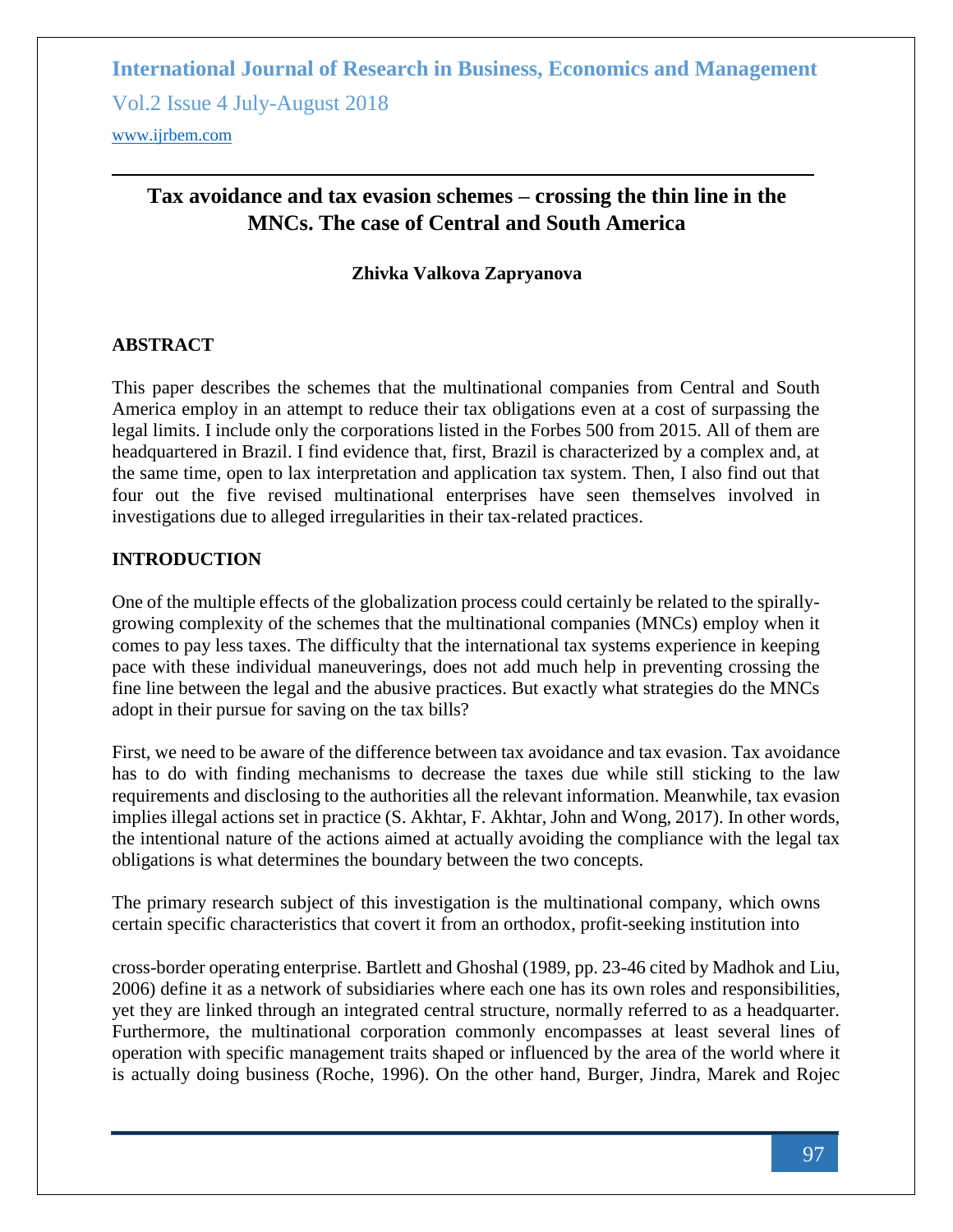Vol.2 Issue 4 July-August 2018

<www.ijrbem.com>

(2018) interpret the MNC as an integration of strategies, rather than physical establishments which creates global value chains and opens the way to new business opportunities, thus to new sources of innovation. What stands behind the writing of the present paper are the tax evasion, turmoilnatured cases that arise with certain frequency even in the presence of increased governmental scrutiny and more intense interference from the international regulatory institutions such as the Organization for Economic Co-operation and Development. In a further investigation, the focus will be placed on the North American MNCs and, subsequently, on Europe-based ones. That will allow, in a mode of a culmination, to establish a comparison in an attempt to identify certain patterns in the tax evasive practices that the MNCs employ worldwide.

#### **LITERATURE REVIEW**

Even though the theme is more relevant than ever, there is no abundant research performed that is related directly to it on one hand and is recent on the other one. Akhtar et al. (2017) evaluate the impact of the tax evasion on the performance of the MNCs and whether the governance of this type of enterprises relates to the probability of incurring in the above-mentioned illegal maneuvering. However, the research does not actually detail the range of schemes that permit the MNCs understate their tax liabilities.

On the other hand, Donohoe (2014) contemplates the financial derivatives as a major tool of tax incompliance, keeping in mind that this is rather a source classified under the category of tax avoidance strategies and not a tax evasion instrument. Chernykh and Mityakov (2017) investigate on the role of the Russian banks as intermediaries in the usage of the offshore schemes as a common tool of tax evasion. Though relevant, the study does not focus precisely on the MNCs but rather considers the banks from Russia as facilitators and the offshore-based banks as participants themselves in evasion-related activities.

Blaufus, Hundsdoerfer, Jacob and Sünwoldt (2016) revise through experimental approach the impact of legality on the human behavior. They link the moral costs with the decision of tax minimization under the scenarios of its legal or illegal treatment. The authors suggest that we might expect a governmental policy declaring certain tax schemes as illegal to be effective as a tool of reducing the tax incompliance only when the country is high-tax morale. However, this might not have the anticipated outcome in a low-tax morale economy.

In the same line of thought, Kirchler, Maciejovsky and Schneider (2002) state that, apart from the merely economic variables (incl. tax rates, audit frequency, etc.), there are psychological factors, like for example, perceived fairness, cooperation on social norms, etc., that play an important role and thus need to be considered when analyzing the tax decision behavior. Through a multiple-step empirical research, they find out that the higher the income, the lower the tax compliance. Nevertheless, the finding is out of the scope of the present work due to the fact that the participation group within the research has been integrated by small business owners.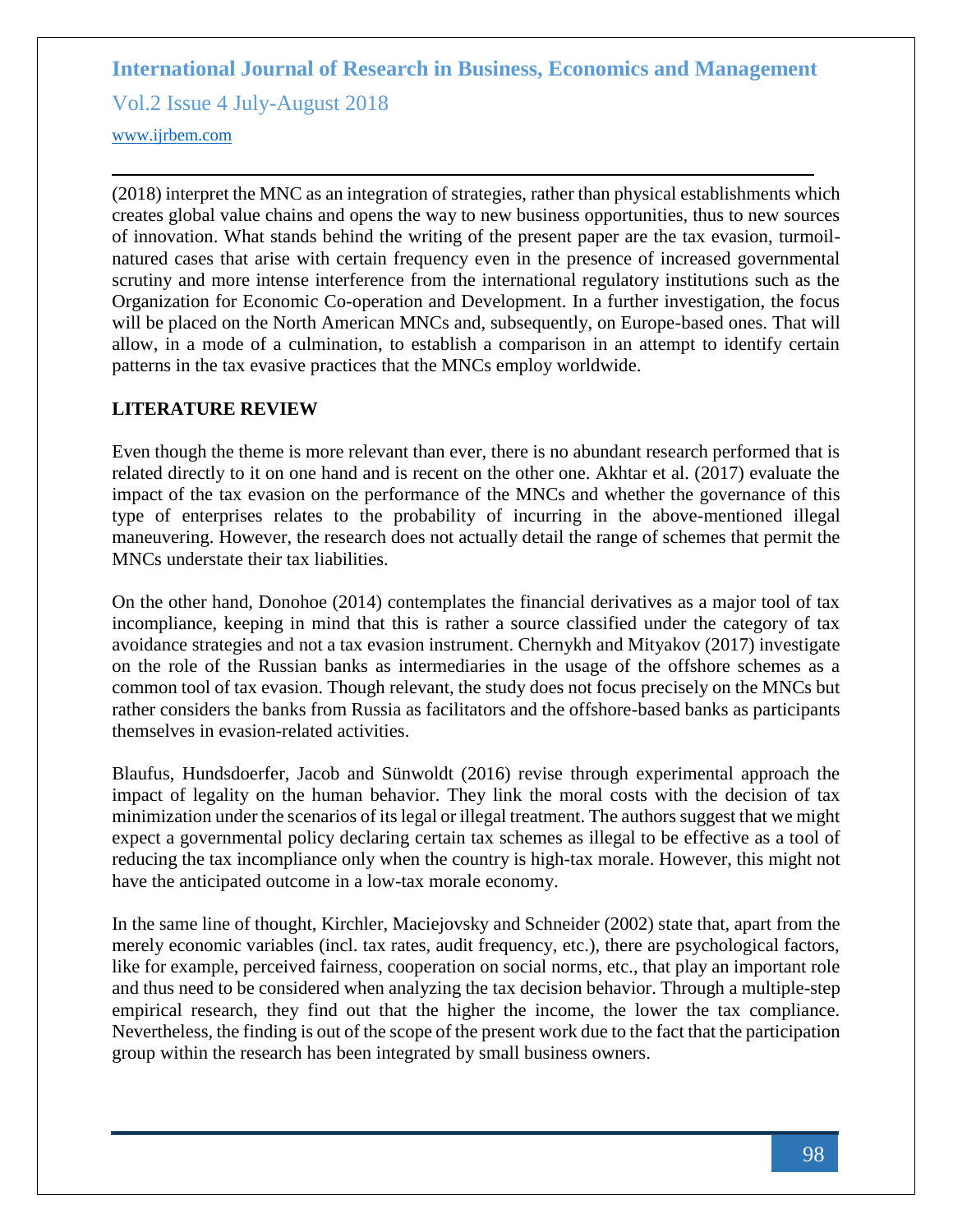Vol.2 Issue 4 July-August 2018

<www.ijrbem.com>

Now, if we look at the tax compliance from the perspective of the costs that its monitoring represents for the governments and international institutions, these are very significant and much greater in the case of the indirect taxes as the VAT or the retail sales tax (Fabbri, 2015). As a result of the verification complexity, the author claims, the taxpayers will have an incentive to underreport the taxes due.

Interesting findings on the tax evasion theme are the ones evidenced by Kenyon (2008) in his study on the Brazilian companies. The author suggests that those companies which see themselves involved in evasive practices tend to be less willing to contract an external audit and, besides, demonstrate less frequency in approaching the stock markets as a source of financing. Moreover, Kenyon (2008) mentions the trade, services and construction sectors as the ones with highest proclivity to evade their tax compliance obligation. This, according to the author, is due to their characteristic of being more labor-intensive and of counting with lower portion of fixed assets versus intangible ones (as a percentage of total assets) which, as a consequence, implies more complicated traceability and lower visibility.

The role of the external auditing for the abolishment or, at least reduction, of the tax avoidance and evasion schemes employed by the MNCs, is by far contradictory. Albeit it is to be expected that the higher the frequency of the audit performed by a third party, the lower the probability of engaging in illegal, evasive practices, there is evidence that this is not always the case. Jones, Temouri and Cobham (2018) demonstrate through the use of count models that there is a strong positive correlation between the contracting of a Big 4 accountancy firm (being the Big 4 composed by Ernst & Young, Deloitte, PwC and KPMG) and the extent to which the MNCs build and maintain subsidiaries in tax heavens. Furthermore, the authors point out the danger of conflicts of interest given that precisely these four far-reaching accountancy firms provide expertise services to and negotiate tax rulings with many tax authorities. In the meantime, they do not only limit themselves to auditing the companies but also generate important revenue from tax consultancy to those same enterprises. And, it results at the end that the more tax services a company obtains from its auditor, the lower turns out to be its effective tax rate (Hogan and Noga, 2015, pp. 285-305 cited by Jones, Temouri and Cobham, 2018).

Finally, Otusanya (2011) summarizes eight trends, which he defines as "fiscal and moral termites" (p. 319) and which, in its majority, have been speeded up by the impact of the globalization phenomenon. These are, as pointed out by the author, the growing importance of the e-commerce; the more frequent use of electronic money (instead of real money); the use of intra company trade, incl. transfer pricing, employment of off-shore centers and tax havens; use of complex financial tools such as derivatives and hedge funds; the difficulty to tax the financial capital; growing international activities and forum shopping. What Otusanya (2011) essentially stresses out is the role of those factors as facilitators of the evasive and avoidance strategies that the MNCs adopt around the world.

#### **Latin America´s MNC – role in the tax avoidance and evasion practices**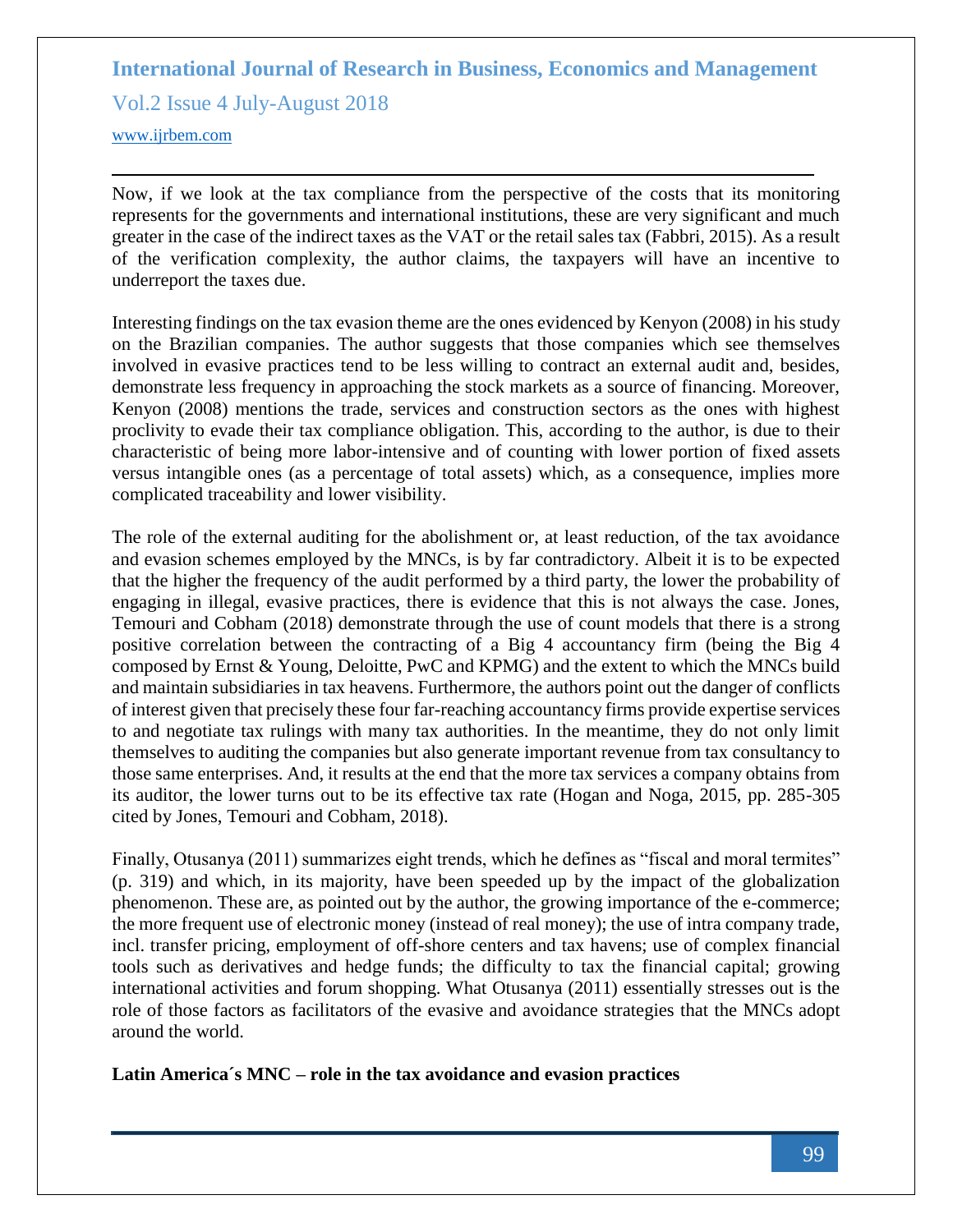Vol.2 Issue 4 July-August 2018

<www.ijrbem.com>

In accordance with the latest list of Fortune 500 (2015) which includes the largest companies in a global ranking, Latin America is represented with only six enterprises, all of them from Brazil. Three - from the banking and financial services sector (namely, Itau Unibanco, Bradesco and Cielo), one - from the beverages industry (Ambev), another one - from the mining sector (Vale) and, finally – Petrobras whose core operations are focused on the oil and gas industries.

The economy of Brazil is the biggest one in Latin America as measured by nominal GDP (World Bank, 2017). Revising the most recent ranking of Doing Business elaborated by the World Bank (2018), evidences that the country occupies the startling 125th place out of 190 economies on the series of indicators incl. access to credit, paying taxes, resolving insolvency, legal reforms, etc. If we look specifically at the paying taxes´ indicator we could note that Brazil ranks among the worst ten economies as a consequence of its 184th place. The methodology employed by the World Bank team in elaborating this measure integrates component indicators such as total tax and contribution rate (expressed as a % of pre-tax profits), time (nr. of hours per year) it takes to prepare, file returns and pay taxes, number of tax payments per year, among others. It results that, in the case of Brazil, an average company destines 68.4% of its pre-tax profits to paying corporate income tax, labor taxes, property and property transfer taxes, to mention several (World Bank, 2017). This percentage represents undoubtedly a significant burden to the private initiative and might lead us to think that the MNEs headquartered in the Latin America´s economic giant have actually an incentive to instrument a diversity of tax-savings or, in a worst scenario, tax avoidance tactics. Moreover, for the purpose of preciseness, it is worth mentioning that, in accordance with the most recent information published by Deloitte (Deloitte.com, 2018), the corporate tax rate itself in Brazil is 34%. If we scroll down the whole list included in the study and integrated by 166 economies, we could easily realize that only few more countries (incl. Malta, Zambia and Dem. Rep. of Congo) have a slightly superior tax rate. The 34% rate is composed by a statutory corporate income tax rate of 15%, a surtax of 10% that is collected on income exceeding BRL 240,000 per year and, finally, a 9% social contribution tax, which increases to 20% in the case of the financial institutions (Deloitte.com, 2018).

The latest profound reforms in the Brazilian tax system date back to more than 20 years ago (Gobetti & Orair, 2017) with the amendments in the legislation concerning the dividend income and the interest deduction. As a result, even compared to some of the other BRICS economies (being those namely Brazil, Russia, India, China and South Africa) that tend to have relatively high corporate income tax rates as visible from the summary report of Deloitte for the period 2013- 2017 (Deloitte.com, 2017), Brazil still maintains its top position as far as this indicator is concerned.

On the other hand, a peculiarity of the Brazilian corporate legal system that certainly has implications for the companies´ tax-related behavior and strategies is first, the obligation of the publicly traded companies to pay at least 25% of their net income as dividends, unless they register current or accumulated losses (Colombo and Caldeira, 2017). Paying out dividends implies no tax advantage in Brazil. However, the companies have the possibility to pay interest on equity (IOE) instead. This scheme consists in distributing cash to shareholders and enjoying tax deductibility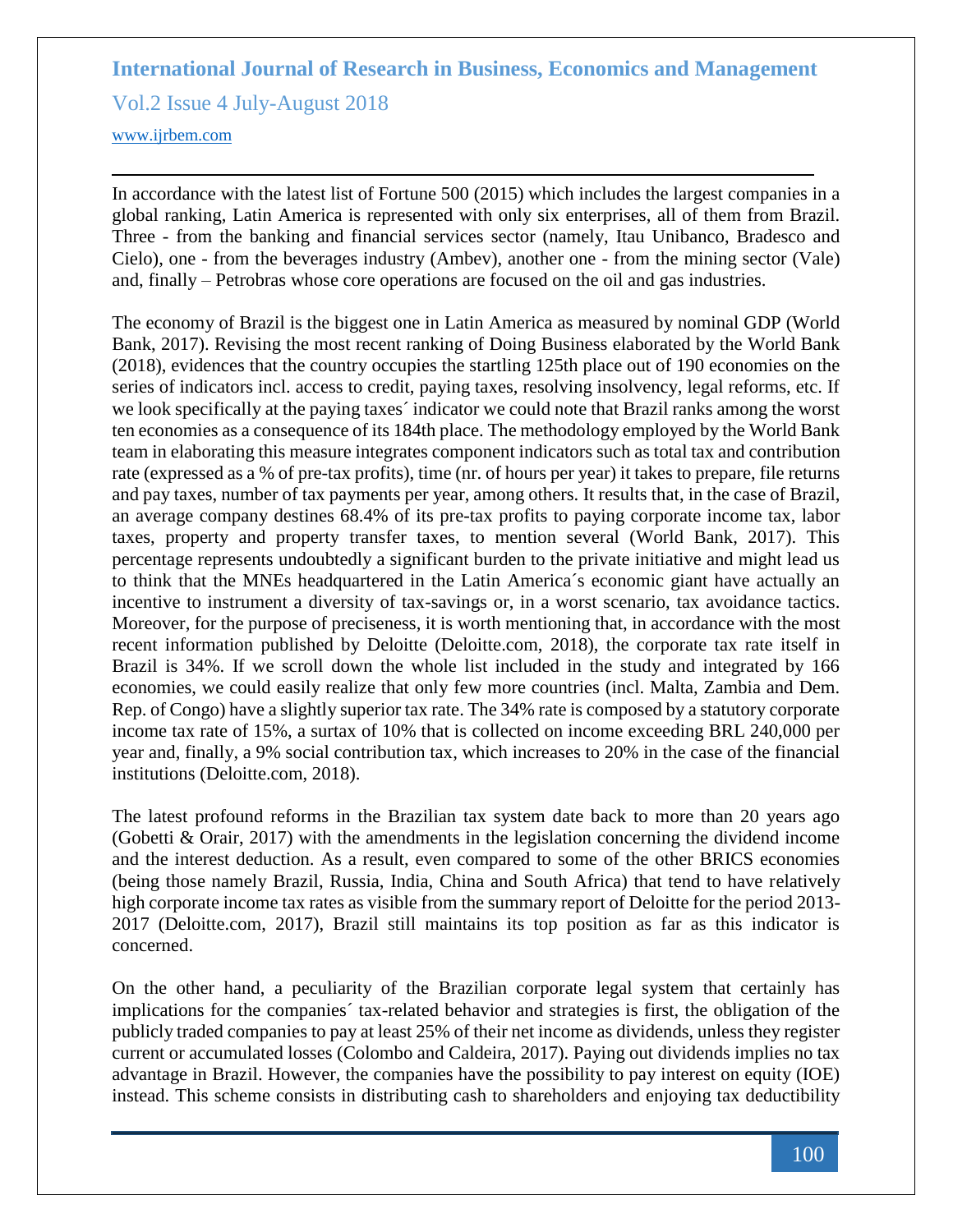Vol.2 Issue 4 July-August 2018

<www.ijrbem.com>

(base: corporate income tax and social contribution tax) for its treatment as an expense. The amount of the deduction could not exceed the greater between 50% of the net income or 50% of accumulated profits (Colombo and Caldeira, 2017) and the eligibility is not universal.

Still, under the scenario of having these two alternatives, it is to expect that the majority of the eligible companies would opt for paying interest rather than dividends. Nevertheless, Colombo and Caldeira (2017) do find out that, many of the Brazilian companies keep on preferring the payment of dividends instead of IOE. The authors suggest that the costs for the individual investors from the later scheme exceed the fiscal benefits at a company level.

#### **The Brazilian MNCs**

Within the legal framework revised in the previous section and as also mentioned above, only six companies headquartered in Brazil do appear on the Forbes´ list of biggest MNCs. There is no definite empirical evidence that the financial institutions Cielo and neither Ambev have participated in or have employed mechanisms for the purpose of avoiding or evading the full compliance of their tax obligations.

Itau Unibanco and Bradesco, two of the big financial corporations in Brazil, have been subject though to a series of investigations held by the Federal Police, the Brazilian Internal Revenue Service, the Federal Public Prosecutor´s Office and the Internal Affairs Office of the Ministry of Treasury under the name of "Operation Zelotes". The key component of this evasion scheme consists in supposed bribery of the tax authorities (namely, CARF which stands for Administrative Tax Appeals Council) aimed at reducing and/or avoiding the payment of solid amounts of taxes due (Semeraro, 2017). The bribery is allegedly composed of a percentage of the "savings" resulting from taxes not paid. The process has not concluded yet.

Ambev SA, which is the Brazilian subsidiary of the brewer group Anheuser-Busch InBev NV, has been underway a series of tax disputes with the local tax authorities since 2005 (Stupples, 2017). The origin of these disputes lies in the very complex tax regimes that characterize this Latin American economy, as mentioned in the previous section. Due to the modes the company has complied with the tax legislation, it has been subject to investigations and has seen itself involved in numerous cases that might consume considerable time to be settled, not least due to the formidable bureaucracy of the tax system.

On the other hand, Vale SA, the world number one iron ore mining company, has faced in 2012 an extensive investigation of its operations set in Switzerland. The Brazilian company opened a commercial office in this European country in 2006. The problem arose when, instead of declaring the profits corresponding only to its Swiss operations and thus legally enjoying a tax exempt, Vale registered gains attributable to this office for US\$5.6 billion in the same 2006 (Dorot & Bensimon PL, 2012). The rationale behind the movement lied in their intention to get advantage of the favorable tax regime in Switzerland by redirecting worldwide profits, instead of sticking to the initial agreement, according to the tax authorities involved in the process of revision. Later on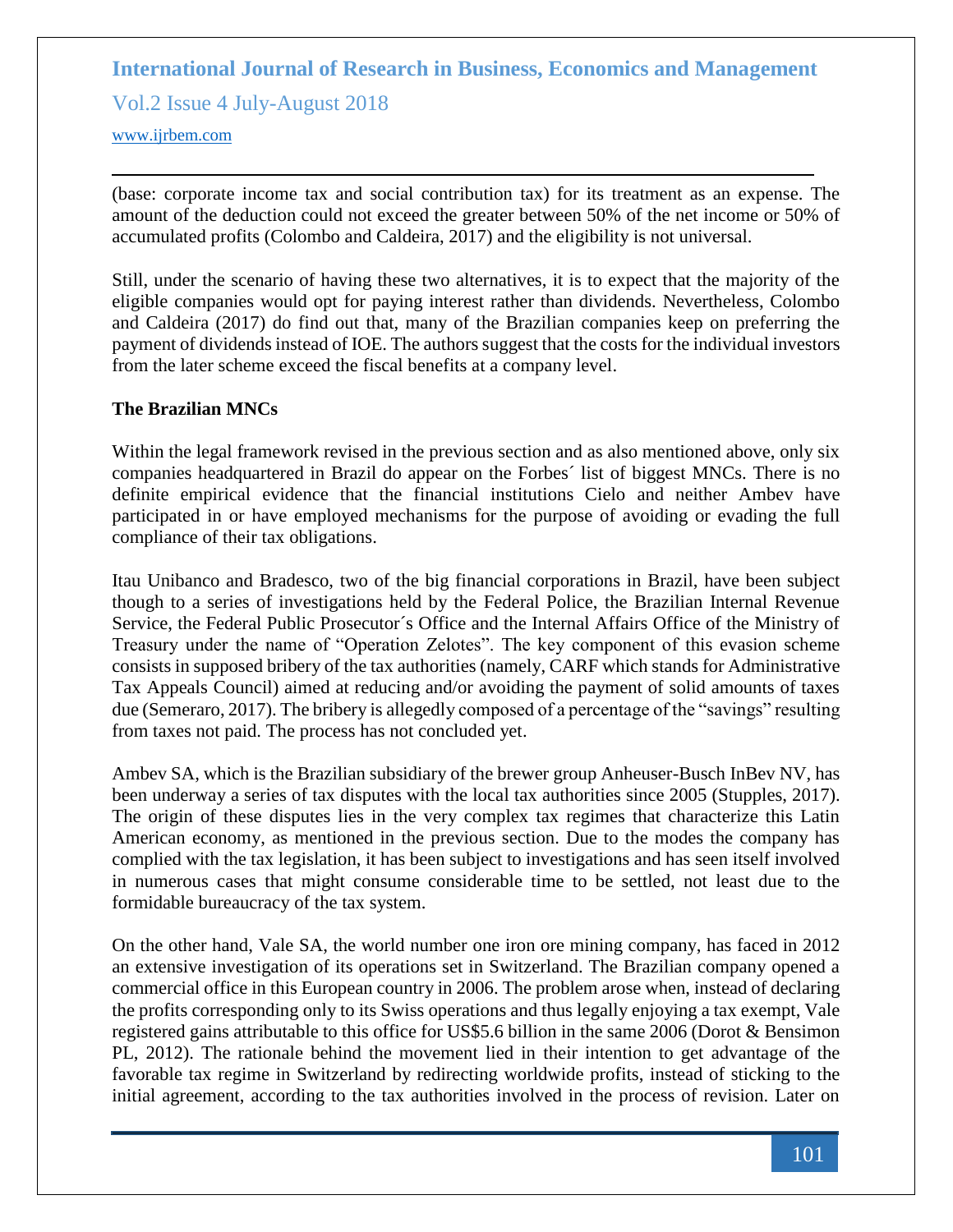Vol.2 Issue 4 July-August 2018

<www.ijrbem.com>

within the same 2012, the dispute was settled with Vale sentenced to pay almost US\$232 million to the Swiss authorities (Jamasmie, 2012). Another case that comes to question the ethical behaviour of the miner company had been the one originated by the dispute with their home country´s government about taxes due. In accordance with the Brazilian legislation, mining companies have to give back to the government authorities and to the land owner (whenever it applies) a certain percentage of their net income as a result of the exploitation of the natural resources (INESC P&D Brazil, 2014). Under the concept of Financial Compensation for Mineral Resources Exploitation (CFEM), the payment is basically a type of royalty that varies depending on the mineral. For instance, a mining company dedicated to the extraction of aluminum ore or manganese, will be a subject to a 3% rate, while for the iron the rate decreases to 2% and for gold the rate is 1% (INESC P&D Brazil, 2014). Nonetheless the straightforwardness of the law that backs up the royalties and their determination, there is certainly room for abuse as the law permits the deduction of some expenses, including logistics and insurance ones as INESC P&D Brazil affirms (2014). Through this loop, the companies might actually take advantage and deduct as many expenses as possible in order to declare less gross profit and, subsequently, pay less taxes. Precisely this had been the source of the dispute of Vale with the Government authorities, a conflict that Vale lost too as it had been solved in 2011 in favor of the Brazilian government to which the mining corporation remained in paying US\$674 million due to improper deduction of transportation-related services (Jamasmie, 2012).

Now, as far as Petrobras or Petroleo Brasileiro SA is concerned, it is in its majority a publicly-held company which operations focus on the oil, natural gas and energy industries in accordance with information from their official website (petrobras.com.br, 2018). The enterprise is comprised of 13 stakeholders (incl. civil society organizations, communities, public authorities, workforce, investors, etc.) with an audit committee in the role of a maximum internal control organism. Other control tools within their structure include an Executive Governance and Compliance Board, a Program for Corruption Prevention, Compliance Policy and an Administrative Accountability Process, among others. Apart from the extraction of raw material, the complementary lines of business of Petrobras are the distribution (operating as Petrobras Distribuidora), the transportation of oil, gas and derivatives (under the name of Petrobras Transporte SA) and the construction of gas network through Gaspetro. Altogether, there are 23 more companies operating under the control umbrella of Petrobras (petrobras.com.br, 2018).

The turmoils of this Brazilian giant started emerging on the surface in 2013 when it reported a balance exceeding the \$135bn in gross debt – more than any other player in the oil industry at that time (Leahy, 2016). By the spring of 2014, the company faced a vast series of investigations for suspects of corruption hold under the name "Car Wash" as well as the arrest of its former Supply Director Paulo Roberto Costa. The alleged scheme employed by Petrobras consisted in authorizing big contracts to a list of companies (including the construction industry) in exchange for millions of dollars returned to officials of the company and politicians, mainly from the at that time ruling Workers´ Party as well as as the Progressive Party (Sotero, 2018). What Petrobras was essentially doing, according to the investigations underway (Rapoza, 2017), was over pricing projects and its own purchases. Under the mechanism, a company that won a contract was achieving between 10%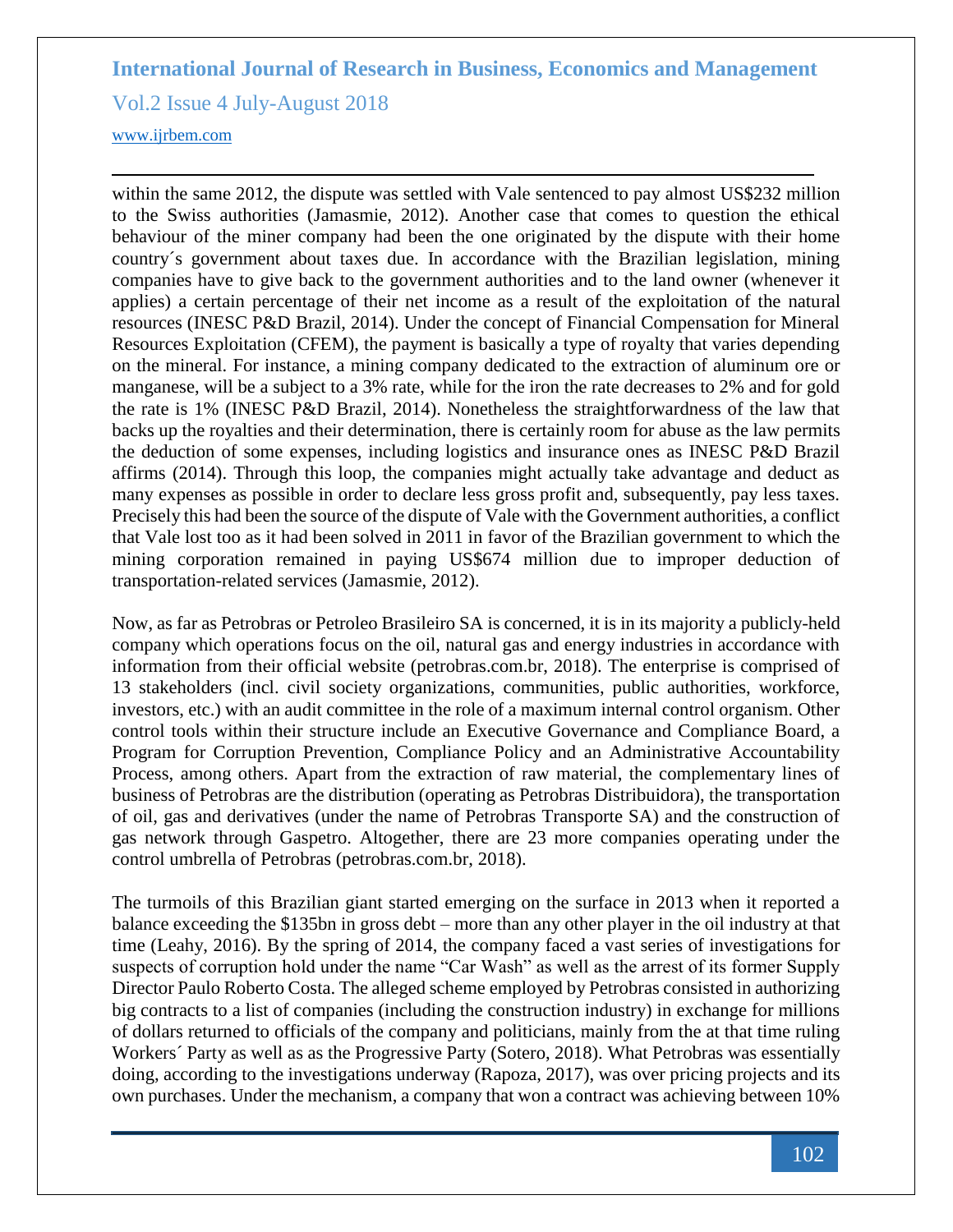Vol.2 Issue 4 July-August 2018

#### <www.ijrbem.com>

and 20% of Budget Difference Income, with 3% additional income being paid back as a bribe to the above-mentioned political parties through a vicious circle of false invoices, offshore companies and accounts in international banks (de Almeida and Zagaris, 2015). The red light of this scheme was casted on when analysts from the financial intelligence organism COAF (Council for Control of Financial Activities) in Brazil warned the Federal police in this same 2014 about numerous transactions for substantial amounts of money repeated with observable and suspicious consistency between companies that were doing business with Petrobras. What made the whole set of actions even more suspicious was that many of those companies, according to de Almeida and Zagaris (2015) were missing the required technical and operations-related know how as to justify such a large-scale business relation with the Brazilian oil giant. However, the reach of the fraud did not terminate there. The deepening of the investigation revealed further illegal actions from many of the involved. Thanks to the plea bargains employed as part of the process, it was discovered that some of the suspects carried out overseas bribery transactions in an attempt to diminish the time and reach of their sentence (de Almeida and Zagaris, 2015).

#### **Conclusions**

The fraud described above in the Petrobras fraudulent modus operandi has more straightforward demonstration of a far-reaching, pervasive corruption practice and the weaknesses of a supervision framework rather than of a tax avoidance itself. Nevertheless, the final consequences are without any doubt linked to the illegal reduction of the tax liabilities. What makes the matter even worse in this case is the involvement of public institutions and authorities, those that are supposed to facilitate and be the paradigm of transparency and high morale.

Furthermore, the Petrobras case has implications for many other multinational companies (incl. Rolls-Royce, Maersk, SBM Offshore, among others) involved in the scandal. This opens the question as to which jurisdiction will determine the penalties for them (de Almeida and Zagaris, 2015). Certainly, disposing of a universal one, out of the jurisdictional boundaries of any particular country, might make the matters much easier whenever the per se challenging business world is experiencing such a startling example of a multinational corporate failure.

The remaining global-scale corporations revised in this article, serve as an evidence of, first, their willingness to embrace any possible loopholes in the applicable legislation in an attempt to pay less taxes even in the face of a threat of considerable damage on their finances and reputation.

Second, it becomes clear that the Brazilian tax system has vast improvement opportunity areas in terms of its structure, control and transparency. If the motor of the economic growth of Brazil are the private companies, how can it be that, on average, they have to spend 1,958 hrs. every year just for the purpose of complying with the payment of taxes and dedicate 68.4% of their profits to paying taxes and other contributions. If a fiscal system implies elevated complexity, the propensity to incur in bribery, i.e. corruption in order to speed up procedures will be much higher. Brazil definitely needs to give priority in its economic agenda to the implementation of further reforms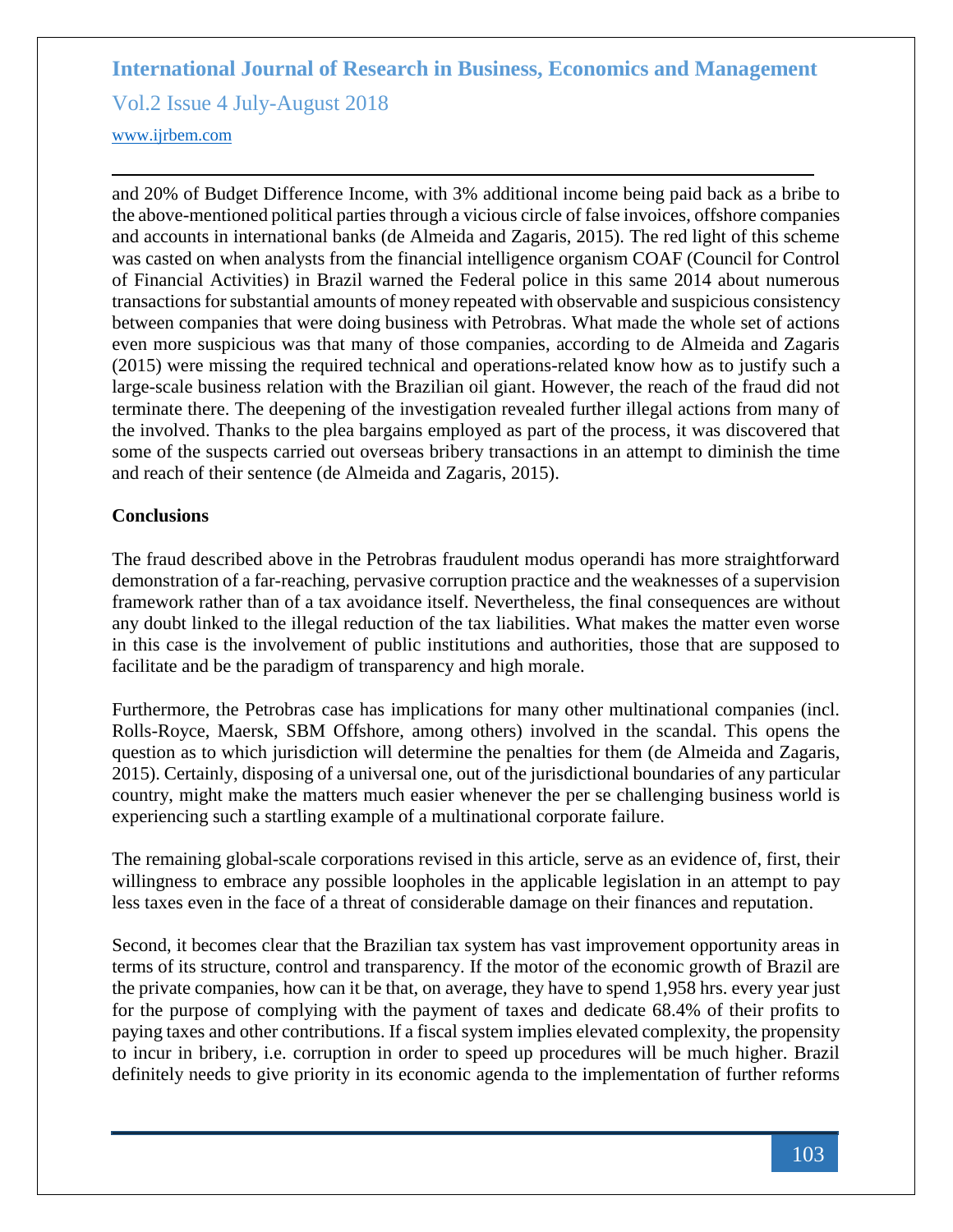Vol.2 Issue 4 July-August 2018

<www.ijrbem.com>

in the country´s fiscal framework in order to to improve the business climate and demonstrate ability to attract more foreign investment and spur on the domestic market expansion.

#### **List of References**

Akhtar, S., Akhtar, F., John, K. and Wong, S. (2017). Multinationals´ tax evasion: A financial and governance perspective. Journal of Corporate Finance, in press. doi: 10.1016/j.jcorpfin.2017.11.009

Blaufus, K., Hundsdoerfer, J., Jacob, M. and Sünwoldt, M. (2016). Does legality matter? The case of tax avoidance and evasion. Journal of Economic Behavior & Organization, 127, 182-206. doi:10.1016/j.jebo.2016.04.002

BR Petrobras (n.d.). Homepage. Retrieved 21 May 2018 from http://www.petrobras.com.br/en/about-us/profile/

Burger, A., Jindra, B., Marek, P. and Rojec, M. (2018). Functional Upgrading and Value Capture of Multinational Subsidiaries. Journal of International Management, 24(2), 108-122. doi:10.1016/j.intman.2017.09.004

Chernykh, L. and Mityakov, S. (2017). Offshore schemes and tax evasion: The role of banks. Journal of Financial Economics, 126(3), 516-542. doi:10.1016/j.jfineco.2017.09.004

Colombo, J. and Caldeira, J. F. (2017). The role of taxes and the interdependence among corporate financial policies: Evidence from a natural experiment. Journal of Corporate Finance, 50, 402-423. doi:10.1016/j.jcorpfin.2017.09.007

De Almeida, M. A. and Zagaris, B. (2015). Political Capture in the Petrobras Corruption Scandal: The Sad Tale of an Oil Giant. The Fletcher Forum of World Affairs, 39(2), 87-99.

Retrieved 17 May 2018 from https://static1.squarespace.com/static/579fc2ad725e253a86230610/t/57ec6f6fc534a5e78b 120d0a/1475112816226/39-2\_14AlmeidaZagaris.pdf

Deloitte (2018). Corporate Tax Rates 2018. Retrieved 22 April 2018 from https://www2.deloitte.com/content/dam/Deloitte/global/Documents/Tax/dttl-tax-corporate-taxrates.pdf

Deloitte (2017). Corporate Tax Rates 2013-2017. Retrieved 22 April 2018 from https://www2.deloitte.com/content/dam/Deloitte/global/Documents/Tax/dttl-tax-corporate-taxrates-2013-2017.pdf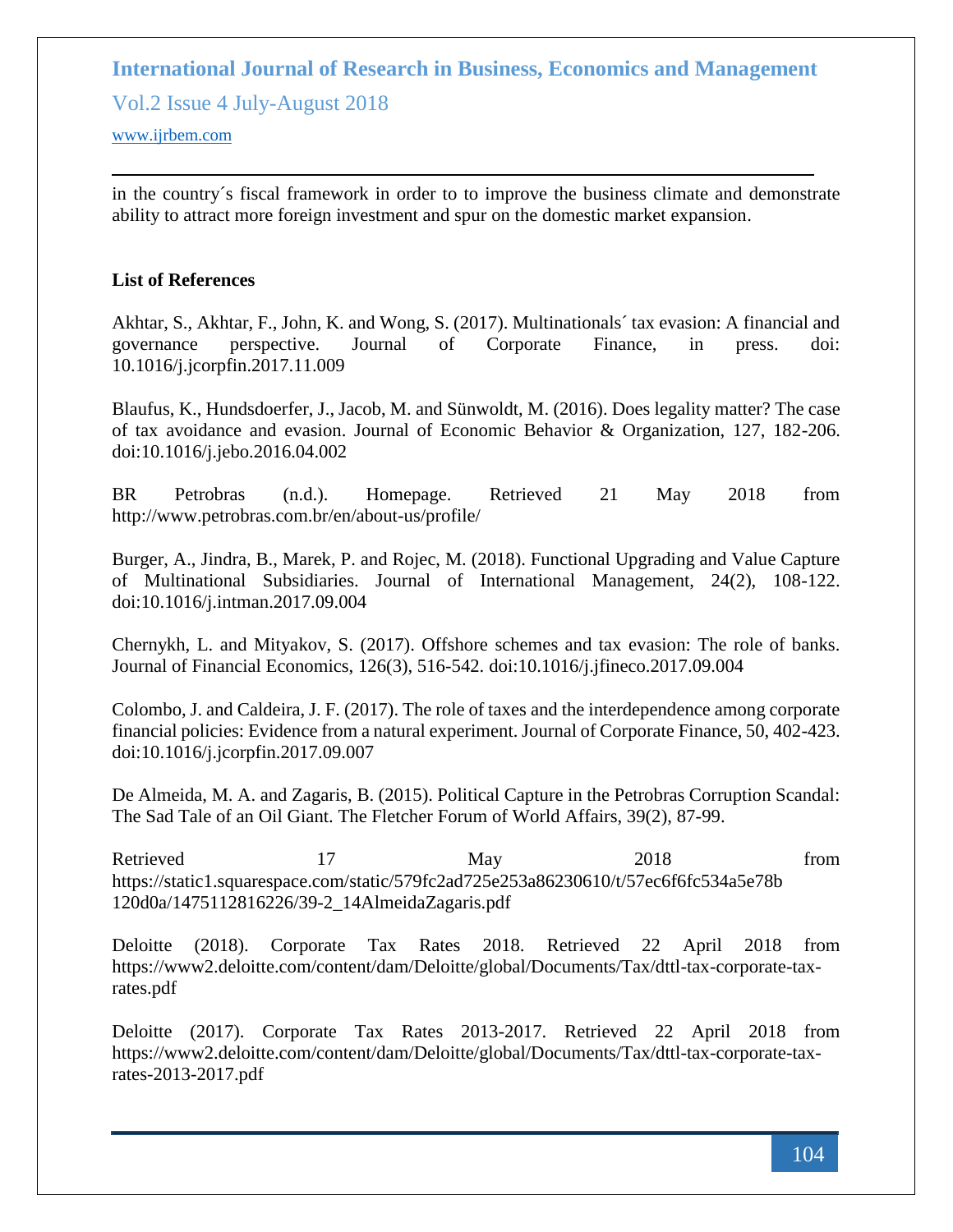Vol.2 Issue 4 July-August 2018 <www.ijrbem.com>

Donohoe, M. (2014). The economic effects of financial derivatives on corporate tax avoidance. Journal of Accounting and Economics, 59(1), 1-24. doi:10.1016/j.jacceco.2014.11.001

Dorot & Bensimon PL (2012, March 1). Brazil Miner Vale Faces Tax Evasion Probe In Switzerland – Report. Fox Business. Retrieved 01 June 2018 from https://dorotbensimon.com/2012/03/brazil-miner-vale-faces-tax-evasion-probe-in-switzerlandreport/

Fabbri, M. (2015). Shaping tax norms through lotteries. International Review of Law and Economics, 44, 8-15. doi:10.1016/j.irle.2015.07.002

Fortune 500 (2015). Retrieved 23 March 2018 from http://fortune.com/fortune500/2015/

Gobetti, S. W. and Orair, R. O. (2017). Taxation and distribution of income in Brazil: new evidence from personal income tax data. Brazilian Journal of Political Economy, 37(2), 267-286. doi:10.1590/0101-31572017v37n02a01

INESC P&D Brasil (2014). Mining and (Un)fair taxes in Brazil. Technical Notes (pp. 1-17). Brasilia: INESC

Jamasmie, C. (2012, December 19). Vale will pay \$232 million in taxes to Switzerland. Retrieved 02 June 2018 from http://www.mining.com/vale-will-pay-232-million-in-taxes-to-switzerland-61124/

Jones, C., Temouri, Y. and Cobham, A. (2018). Tax haven networks and the role of the Big

4 accountancy firms. Journalof World Business, 53(2), 177-193. doi:

10.1016/j.jwb.2017.10.004

Kenyon, T. (2008). Tax evasion, Disclosure, and Participation in Financial Markets: Evidence from Brazilian Firms. World Development, 36(11), 2512-2525. doi:10.1016/j.worlddev.2007.11.010

Kirchler, E., Maciejovsky, B. and Schneider, F. (2003). Everyday representations of tax avoidance, tax evasion, and tax flight: Do legal differences matter?. Journal of Economic Psychology, 24(4), 535-553. doi:10.1016/S0167-4870(02)00164-2